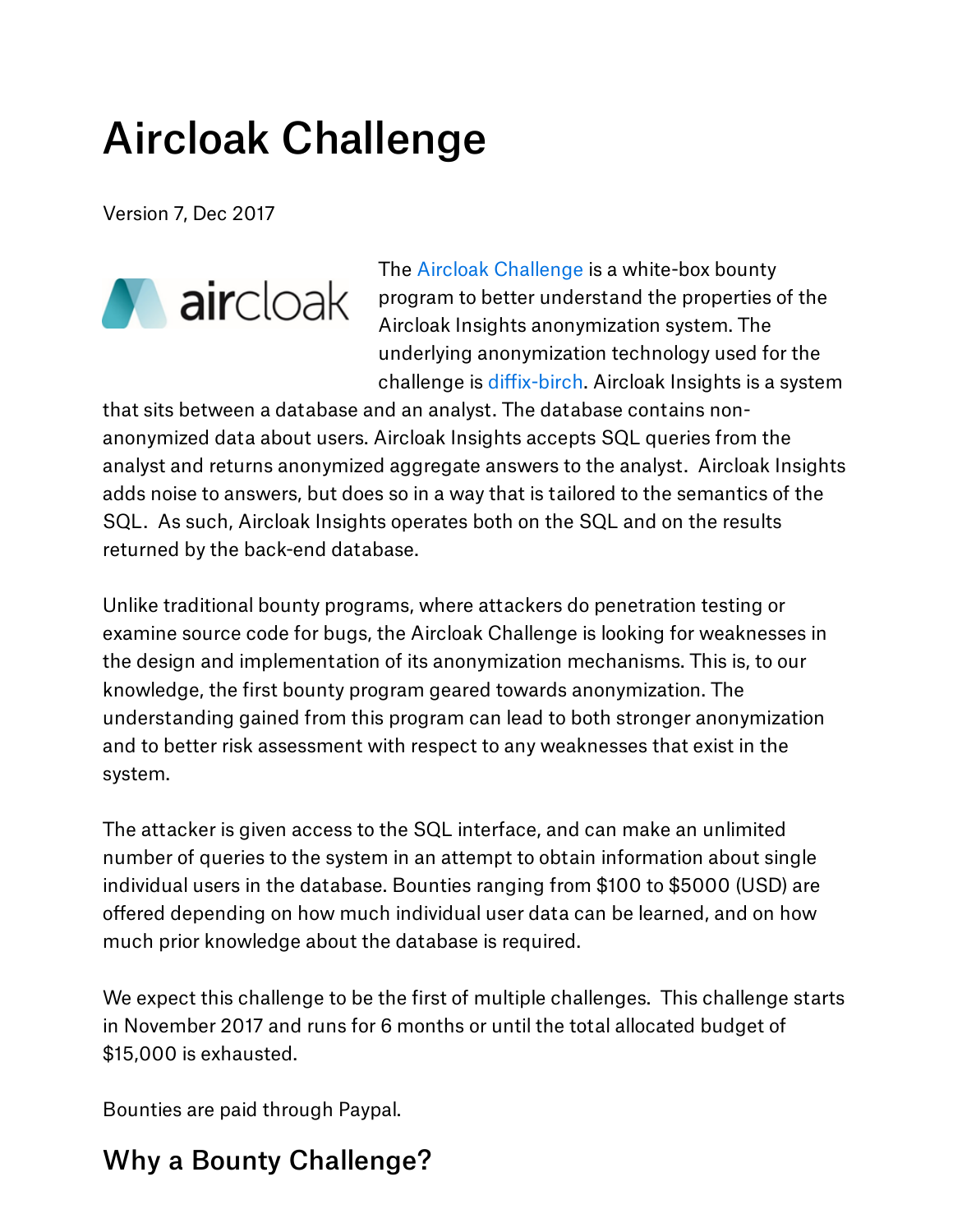The purpose of the Aircloak challenge is not to somehow "prove" that diffix-birch, and Aircloak's implementation of it, is secure. Lack of a demonstrated attack obviously does not mean that an attack doesn't exist. Rather the Aircloak challenge is a good-faith, best-effort attempt at finding and fixing unknown weaknesses in the technology. In an ideal world, we would use mathematical or logical proofs to convince ourselves of the strength of an anonymization scheme. However after 15 years of trying — starting with K-anonymity in 2002 through to differential privacy at present — no generally usable anonymization methodology has emerged. Both [Google's](https://research.google.com/pubs/archive/42852.pdf) and [Apple's](https://arxiv.org/abs/1709.02753) implementations of differential privacy, for instance, have *mathematically* unbounded privacy loss, though *in practice* almost certainly provide quite good anonymity.

Twenty years ago, crypto cracking challenges were quite common, and ultimately shown to be of [limited](https://www.schneier.com/crypto-gram/archives/1998/1215.html#1) value at best. Years of rigorous mathematical work in an open academic environment were required to produce secure crypto algorithms. By contrast, today bug bounty programs are quite common and provide tremendous value to dozens of companies. Complex systems defy mathematical proofs, so bug bounties are a reasonable if imperfect way forward. The same holds for Aircloak Insights.

#### What a Program Participant Can Expect

The Aircloak challenge is a bounty program for a new and specialized technology. There may be a substantial effort involved in understanding the technology, designing attacks, and coding and executing the attacks. While there is always the possibility that a participant may quickly conceive a new killer attack, there is also every likelihood that a participant may devote several hours of background work and not come up with any new ideas. Ideally the participant is doing this out of interest in the technology, not as a means of making money. In what follows, we outline the process that a participant can expect to go through after signing up for the bounty program:

- Read this document and understand the methodology for defining successful attacks
- Read the document describing the anonymization technology and the kinds of attacks it defends against (20 pages)
- Look over the discussion forum to learn from other attackers ([forum.aircloak.com](http://forum.aircloak.com/))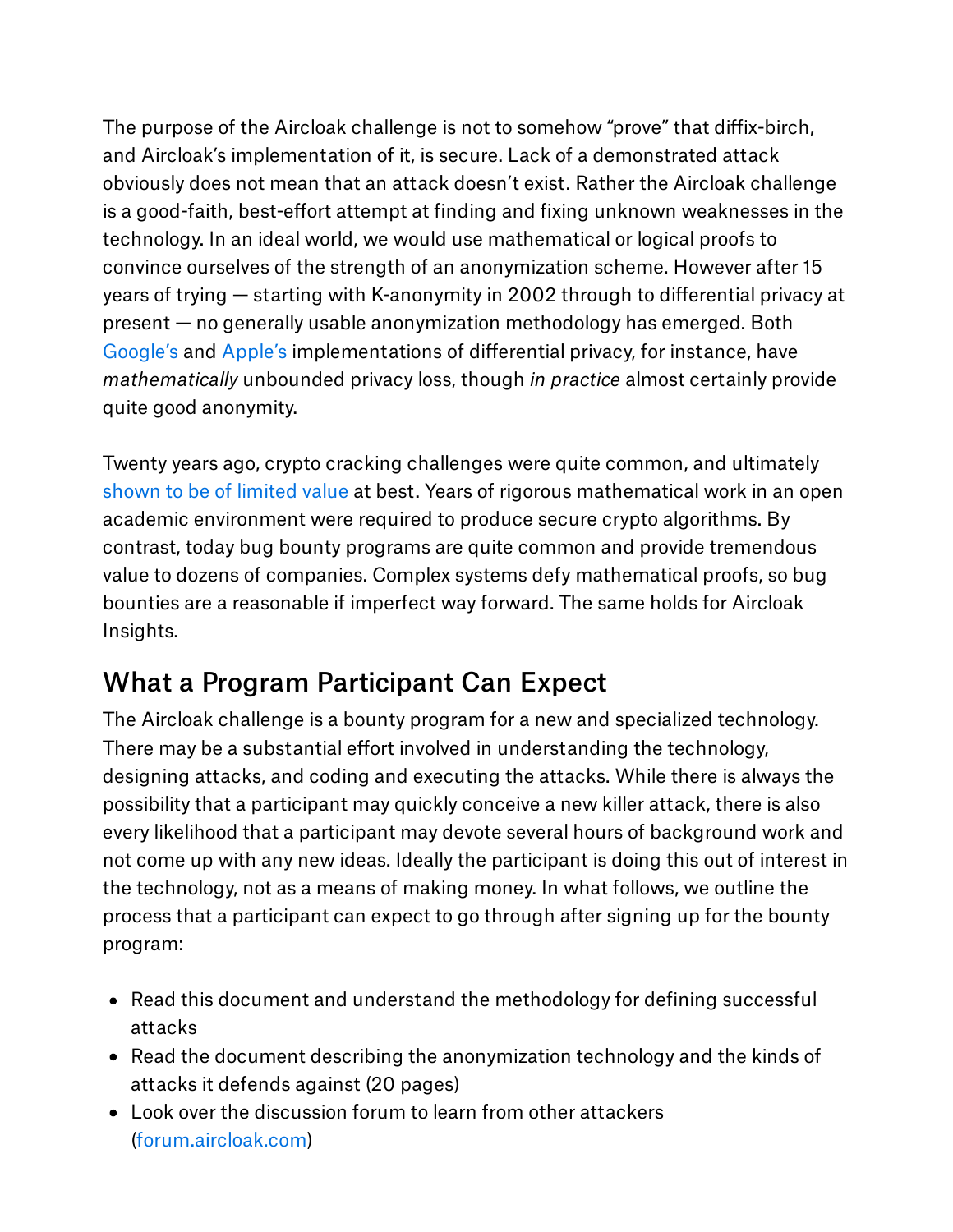- Sketch out an attack
- Confirm that the attack is not on the list of known resolved attacks or already discussed on the forum
- Communicate your attack sketch with us to learn if someone else is already pursuing it, or to learn for instance why we think the attack may succeed or fail (challenge@aircloak.com)
- Write a concise description of the attack and tell us about it so that you establish *bounty rights*
- Code and execute the attack, and measure its α,κ score (*effectiveness* α and *confidence improvement* κ) to determine the bounty amount
- Convey the attack code and attack results to us for validation

### Basic Rules

By way of terminology, a *participant* is the person participating in the challenge. The participant plays the role of an *attacker,* who tries to obtain individual information from the database through a series of malicious queries.

The participant is provided with:

- Login access to an Aircloak Insights system (API and web). (Request an account by sending email to challenge@aircloak.com. You may also sign up for email announcements at [challenge.aircloak.com\)](http://challenge.aircloak.com/)
- A basic description of the Aircloak anonymization mechanism used for the challenge (called diffix-birch, see <https://arxiv.org/abs/1806.02075>)
- The full contents of the datasets being protected by Aircloak. (Aircloak provides 5 such datasets by default. See [download.aircloak.com](http://download.aircloak.com/). The participant may provide their own datasets for attack.)
- A list of known resolved attacks (available on [forum.aircloak.com](http://forum.aircloak.com/))
- A discussion forum open to all attackers ([forum.aircloak.com](http://forum.aircloak.com/)) (Request an account by sending email to challenge@aircloak.com).
- One or more samples of attack source code ([github.com/Aircloak/diffix-attacks\)](http://github.com/Aircloak/diffix-attacks)

The participant, acting as an attacker, may make an unlimited number of queries to Aircloak Insights. (Limited of course by the computing capacity of Aircloak Insights.) Using the answers, the attacker makes *claims* about the data of individuals in the dataset (see below for details). To the extent the claims are correct, the attacker may be paid a bounty. To receive a bounty, the participant must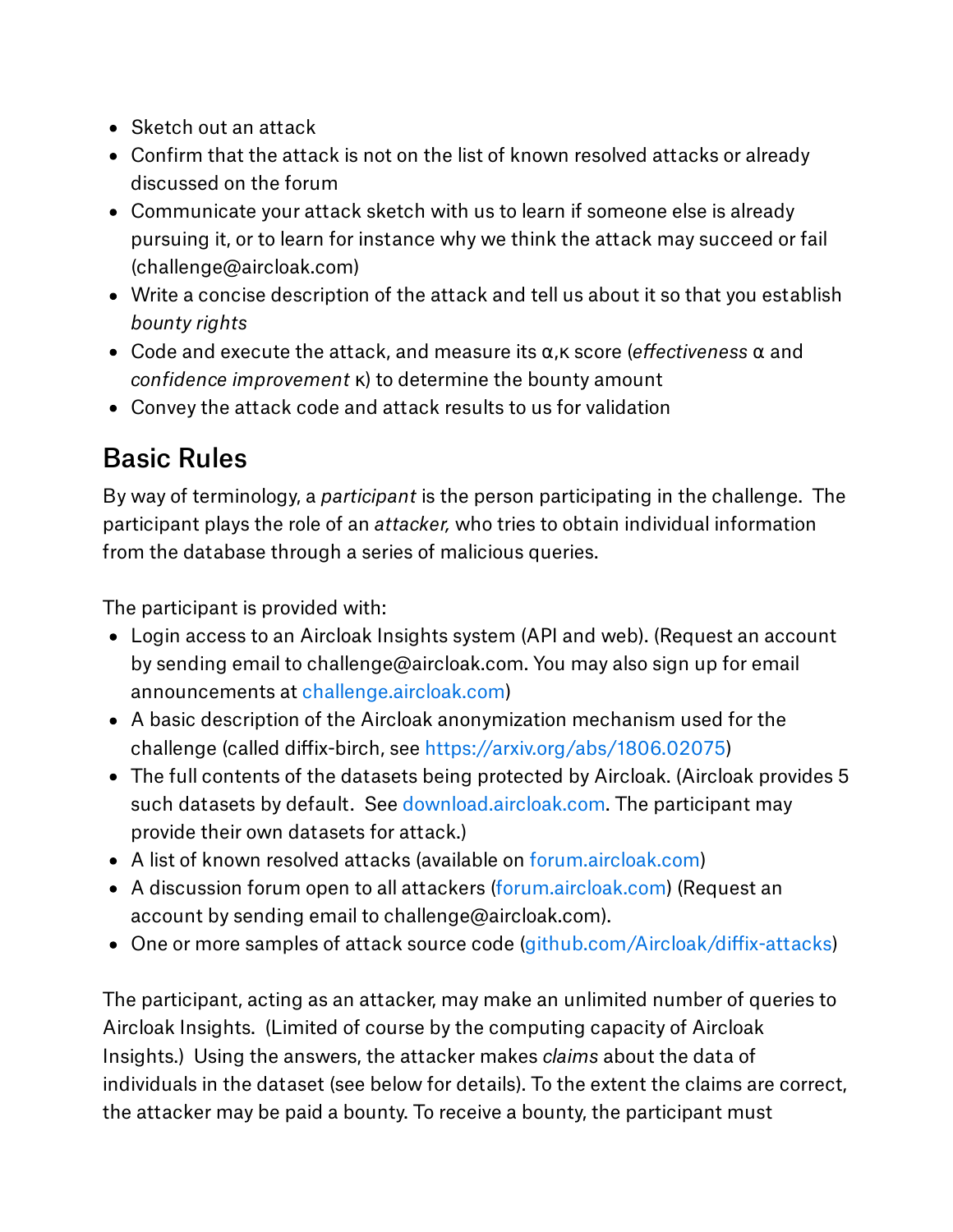implement the attack and supply the attack code to Aircloak. Aircloak will independently validate the attack.

The Aircloak Challenge is a white-box bounty program. We have made a good-faith attempt to describe the system adequately for attackers to understand the system and formulate attacks. Diffix-birch itself is described in a academic-style paper [here](https://arxiv.org/abs/1806.02075). Additional details of the operation of Aircloak Insights can be found in the online documentation reachable through the participant's account. Aircloak also keeps an FAQ on [forum.aircloak.com](http://forum.aircloak.com/) where we answer any additional questions participants may have.

Aircloak maintains a variety of statistics about participation in the challenge at [challenge.aircloak.com](http://challenge.aircloak.com/). These statistics are important for understanding how thoroughly the system has been attacked.

#### Duplicate Attacks

Aircloak does not pay for duplicate attacks. To receive a bounty, the participant must satisfy the following two criteria:

- . The participant must establish *bounty rights* for a given attack
- . The attack must supply attack code that is validated by Aircloak

First *bounty precedence* goes to the first participant to adequately describe the attack to Aircloak. The description must be detailed enough that a third party could implement that attack given the description. Second bounty precedence goes to the second participant to describe the same attack, and so on. *Bounty rights* initially goes to the participant with first bounty precedence.

Upon receiving bounty rights, the participant must submit the attack code within two calendar months. If the participant fails to do so, then bounty rights are assigned to the participant with the next bounty precedence, and so on.

Aircloak reserves the right to determine what constitutes a duplicate attack. A given attack A may imply a class of closely related attacks A', A'' etc. For instance, suppose there is an attack that uses a certain condition clause, and that the condition may appear in a WHERE clause with or without a sub-query, or in a HAVING clause. These variants would all be considered a single attack, not multiple attacks, and accordingly would get a single bounty. In addition, if an attack A' is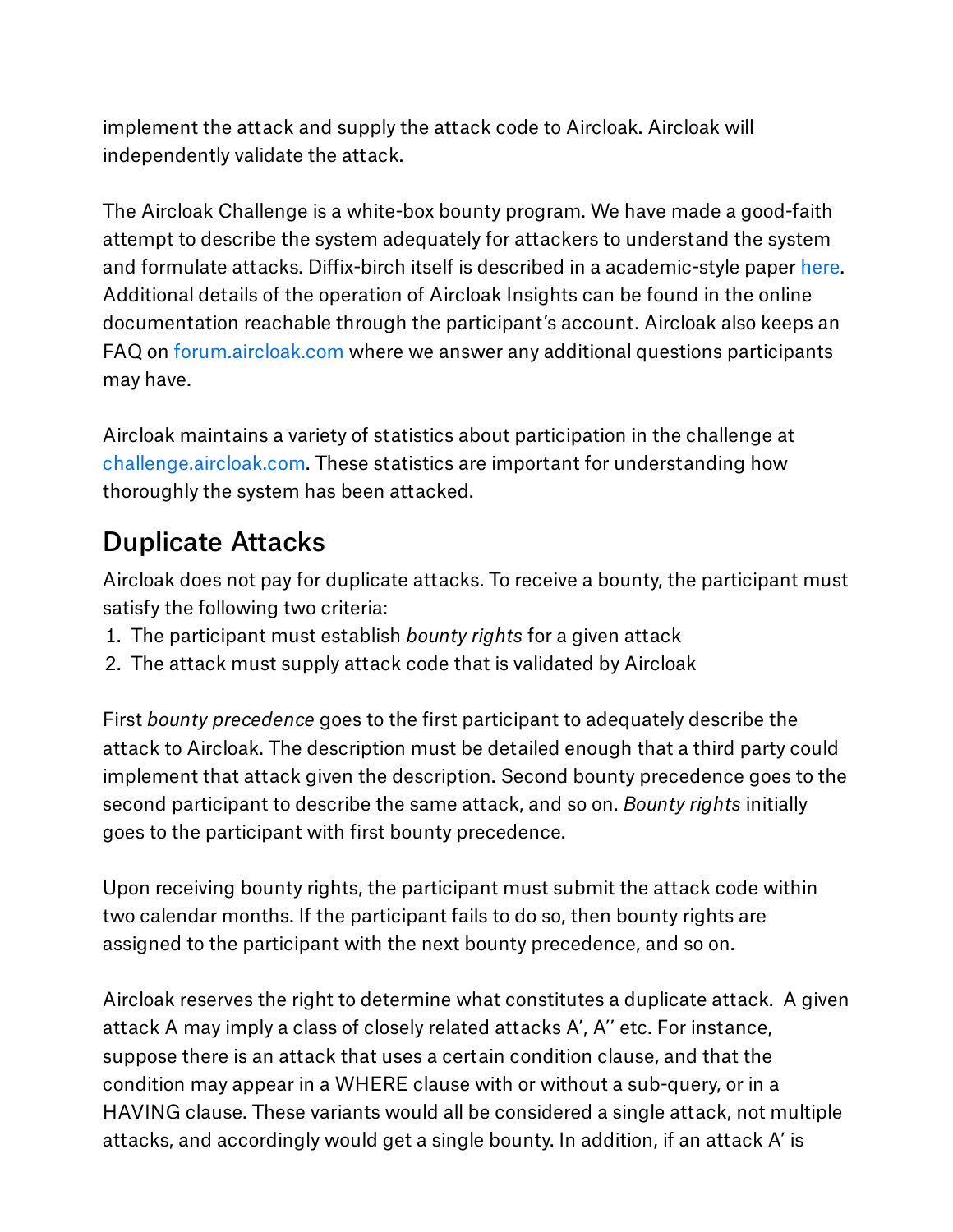defended against by the solution to attack A, then attack A' may likely be considered to be in the same class as attack A, and therefore a duplicate. Having said that, Aircloak will work in good faith to resolve any dispute with the participant regarding duplication of attack.

The participant agrees not to publicly disclose the attack until Aircloak has had the opportunity to implement and deploy a defense. The participant allows Aircloak a maximum of 12 months to implement a defense.

Before spending significant time on an attack idea, the participant should of course look at the list of known resolved attacks. If the attack does not appear there, the participant is strongly encouraged to discuss the attack with Aircloak to establish bounty precedence, determine if another participant is already working on the attack, or to determine if there is an obvious flaw in the participant's idea.

A total of \$15,000 is allocated by Aircloak for the challenge. Bounties will be paid in order of submitted working implementations. If not enough money remains in the budget to pay a full bounty, then only the remaining budget will be paid.

### Response Times

Aircloak will make every effort to satisfy the following response times:

- Time from submission of attack description to response (i.e. assignment of bounty precedence, indication that the attack is known resolved or unlikely to work, etc): 3 business days
- Time from attack code submission to attack validation: 20 business days
- Time from attack validation to bounty payment: 20 business days

### Attacks and Bounties (the  $\alpha$ ,  $\kappa$  score)

The dataset being protected by Aircloak insights is referred to as the *protected dataset*. As mentioned above, the participant is given a complete copy of the protected dataset. The purpose of the copy is so that the participant may determine the effectiveness of any given attack.

The *attacker* (i.e. the participant in the role of attacker) of course does not have access to the dataset copy. The attacker may, however, have partial knowledge of the protected dataset. We refer to this as *prior knowledge*, and use it to emulate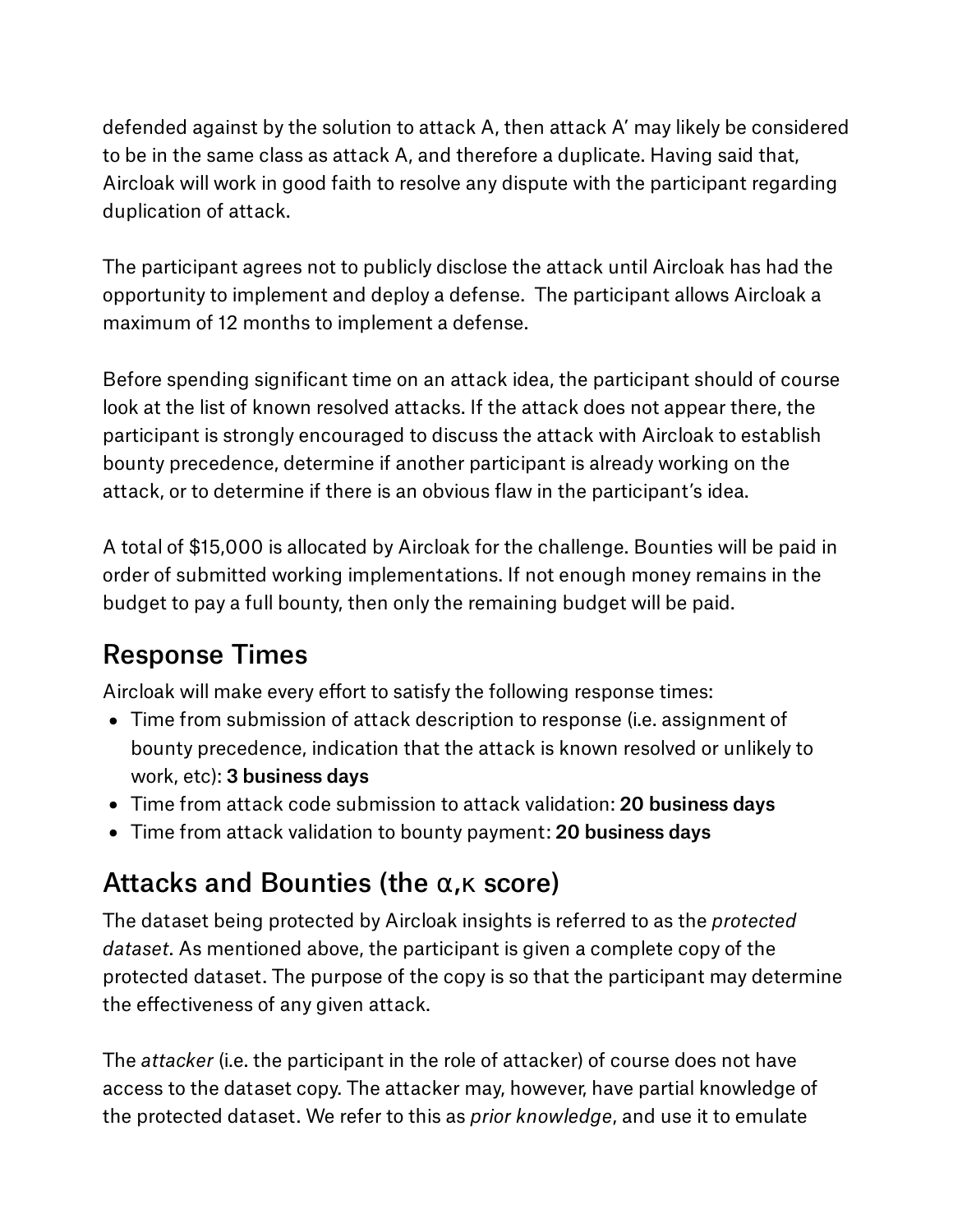knowledge that the attacker may have obtained through external means. Many real attacks exploit prior knowledge.

The GDPR criteria for anonymity is defined according to the EU Article 29 Data Protection Working Party Opinion 05/2014 on Anonymisation Techniques (https://cnpd.public.lu/fr/publications/groupe-art29/wp216\_en.pdf). This opinion defines three criteria, or risk factors, *singling-out*, *linkability*, and *inference*. The Aircloak challenge tests for all three of these risk factors.

Singling out, in the context of Aircloak Insights, occurs whenever an attacker can determine, with high confidence, that there is a single user with one or more given attributes. With singling out, a claim is of the form: "There is a single user with the following attributes." For instance, the attacker may claim that there is a single user with attributes [gender = 'male', age = 48, zipcode = 48828, lastname = 'Ng']. If this is true, then the attacker has successfully singled out that user. The attributes don't need to be personal attributes as in this example. If the attacker correctly claims that there is a single person with the attributes [long = 44.4401, lat = 7.7491, time = '2016-11-28 17:14:22'], then that person is singled out.

Inference assumes that the attacker has prior knowledge of one or more attributes for one or more rows, and that additional (unknown) attributes are inferred from the known attributes. With inference, a claim takes the form: "All rows with attributes A, B, and C also have attribute D", where A, B, and C are known, and D is unknown. For instance the attacker might have prior knowledge that there are one or more users with attributes [gender = 'male', age = 48, lastname = 'Ng']. Assuming that the attacker does not have prior knowledge of the zip code, the goal of the attacker then is to make a claim about the value of the zip code for this user or users, for instance attributes [gender = 'male', age = 48, lastname = 'Ng', zipcode = 48828]. In other words, the attacker needs to demonstrate that they can infer something new about the user or users from the attack. The claim is correct if all users have the claimed attributes, and incorrect if any one user does not.

Note that inference for a single user is essentially the same as singling out.

To test linkability, in the context of Aircloak Insights, we provide a second dataset (*the linkability dataset*) which is linked with the protected dataset. The linkability and protected datasets share some set of users, but each also contains users not in the other. For the purpose of the challenge, the linkability and protected datasets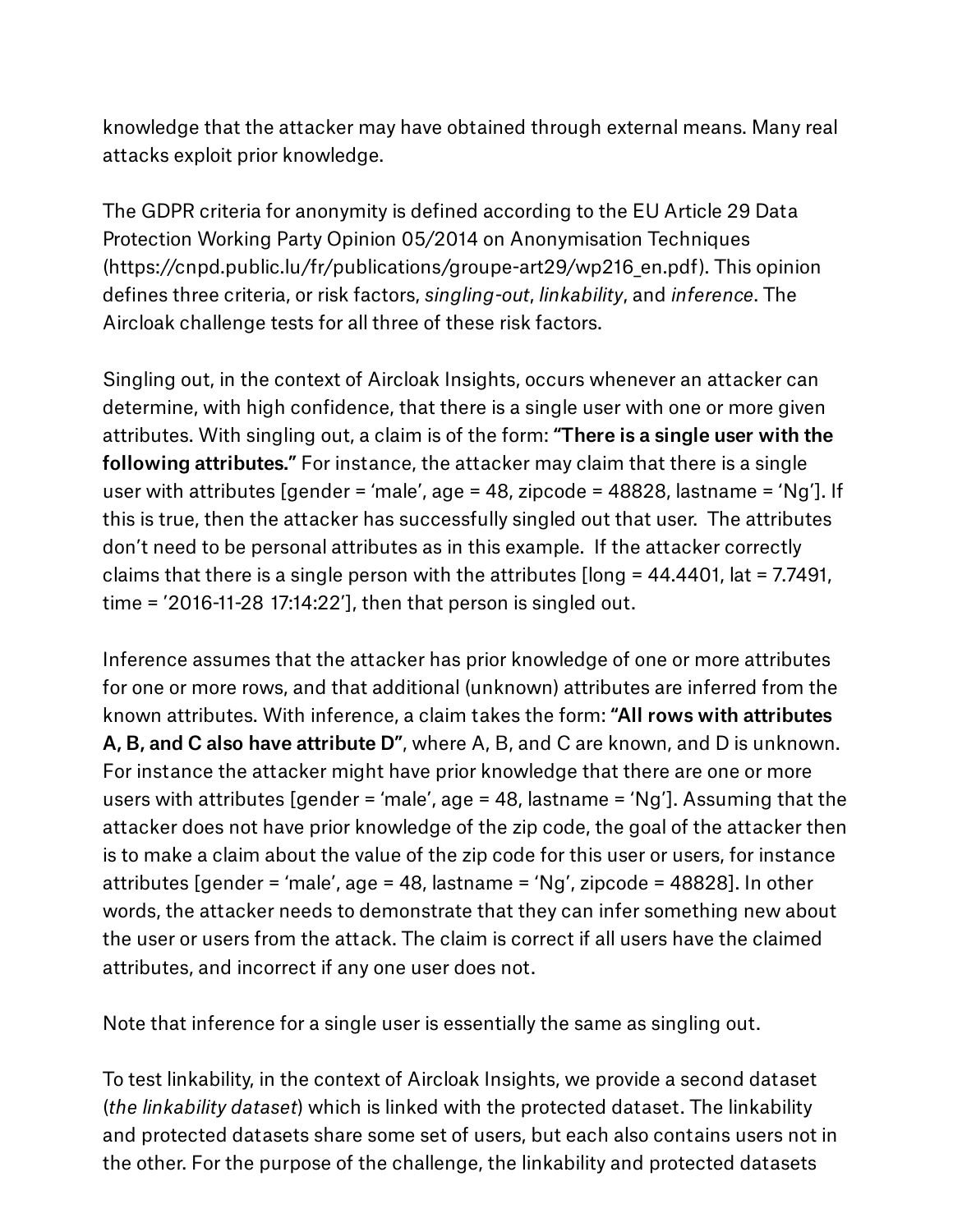both contain all rows for the common users. A linkability claim is of the form "This user in the linkability dataset is also in the protected dataset."

*Confidence* is a measure of the likelihood that an attacker's claim is correct. If 95% of an attacker's claims are correct, then the confidence of the attack is 95%. *Confidence improvement* (or just *improvement* for short) is the improvement in the attacker's confidence over a statistical guess. By way of example for an inference attack, suppose that 90% of the users in the database have zipcode = 48828 (which the attacker can learn directly from a query of the cloak). If the attacker knows through prior knowledge that there is a single user with attributes [gender = 'male', age = 48, lastname = 'Ng'], then the attacker can simply guess that this user's zipcode = 48828, and the attacker would be correct 90% of the time. If in an attack, the attacker gives a correct zipcode 90% of the time, then the attacker has not improved over a statistical guess. However, if the attacker correctly claims that zipcode = 48828 95% of the time, then the attacker has improved over a statistical guess. We measure improvement  $\kappa$  as  $\kappa = 100 \times (C-S)/(100-S)$ , where C is the attacker's confidence, and S is the statistical probability. In the previous example, the attacker's improvement is  $50\%$  (100 $*(95-90)/(100-90) = 100*5/10 = 50$ ).

*Note that the Article 29 definition of inference does not include the notion of confidence improvement, rather only of confidence. However, the purpose of the inference risk is in large part to capture an attack on K-anonymity, whereby simply knowing which k-anonymity group a user belongs to can reveal additional attributes with 100% certainty. Given that the whole purpose of a database system, even an anonymized one, is to give analysts statistical knowledge, we believe that confidence improvement is the appropriate metric for inference.*

We measure the amount of prior knowledge P as the number of cell values known to the attacker. If the attacker knows all values for a given database column, and there are 5 million rows, then the attacker knows 5M cell values, and P=5M. If the attacker knows 5 attributes each for 500 users, then the attacker knows 2500 cells in total, and P=2500.

For singling out and inference attacks, any attribute (cell) values claimed in the attack that are not known prior are *learned cell values*. For these attacks, we measure the amount learned L as the number of learned cells. For example, suppose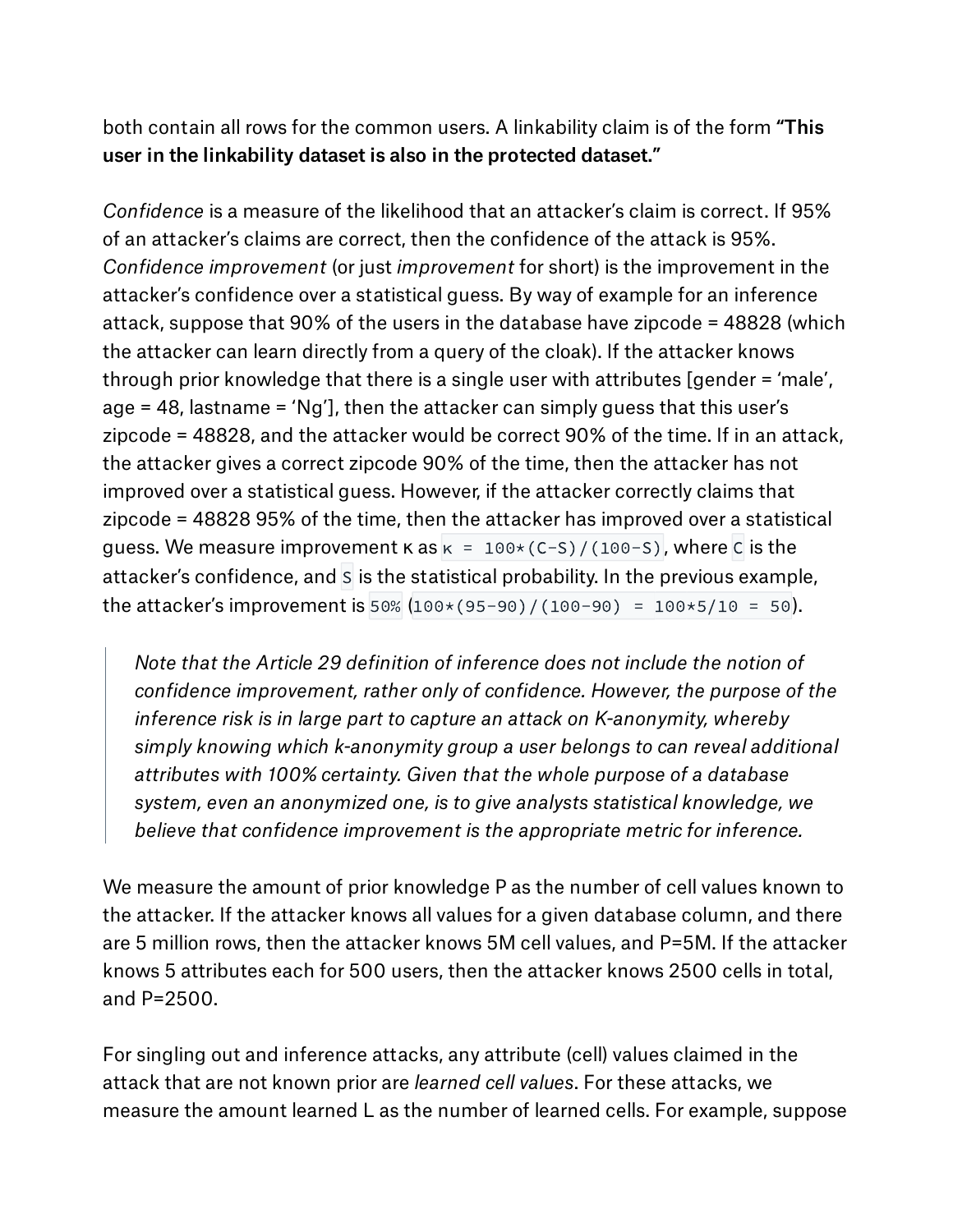that the attacker singles out 500 users, and learns two new cell values in each singling out. Then L=1000.

For linkability attacks, the attacker learns that a user in the linkability dataset exists in the protected dataset. We measure the amount learned L as the number of users claimed to exist in the protected dataset. If an attacker claims to link 500 users, then L=500.

Every attack has an *effectiveness* score α. Clearly an attack is relatively more effective if less prior knowledge is required to carry out the attack. An attack is also relatively more effective if more cells are learned, or more rows are linked. We measure effectiveness  $\alpha$  as  $\alpha = L/(P+1)$ .

Bounties are based on a combination of effectiveness  $\alpha$  and confidence improvement  $\kappa$  (the  $\alpha$ ,  $\kappa$  score). The highest bounty is \$5000, and the lowest is \$100. Bounties are assigned according to the following table:

| From effectiveness value $\alpha$ | To effectiveness value $\alpha$ | <b>Base</b><br><b>Bounty</b> |
|-----------------------------------|---------------------------------|------------------------------|
| anything $> 0$                    | $10^{\circ} - 11$               | \$500                        |
| $10^{\circ} - 11$                 | $10^{\circ} - 10$               | \$600                        |
| $10^{\circ} - 10$                 | $10^{\circ} - 9$                | \$700                        |
| $10^{\circ} - 9$                  | $10^{\circ} - 8$                | \$800                        |
| $10^{\circ} - 8$                  | $10^{\circ} - 7$                | \$900                        |
| $10^{\circ} - 7$                  | $10^{\circ} - 6$                | \$1000                       |
| $10^{\circ} - 6$                  | $10^{\circ} - 5$                | \$1500                       |
| $10^{\circ} - 5$                  | $10^{\circ} - 4$                | \$2000                       |
|                                   |                                 | $\cdots$                     |
| 0.1                               | 1                               | \$4000                       |
| 1                                 | 10                              | \$4500                       |
| 10 <sup>1</sup>                   | anything $>10$                  | \$5000                       |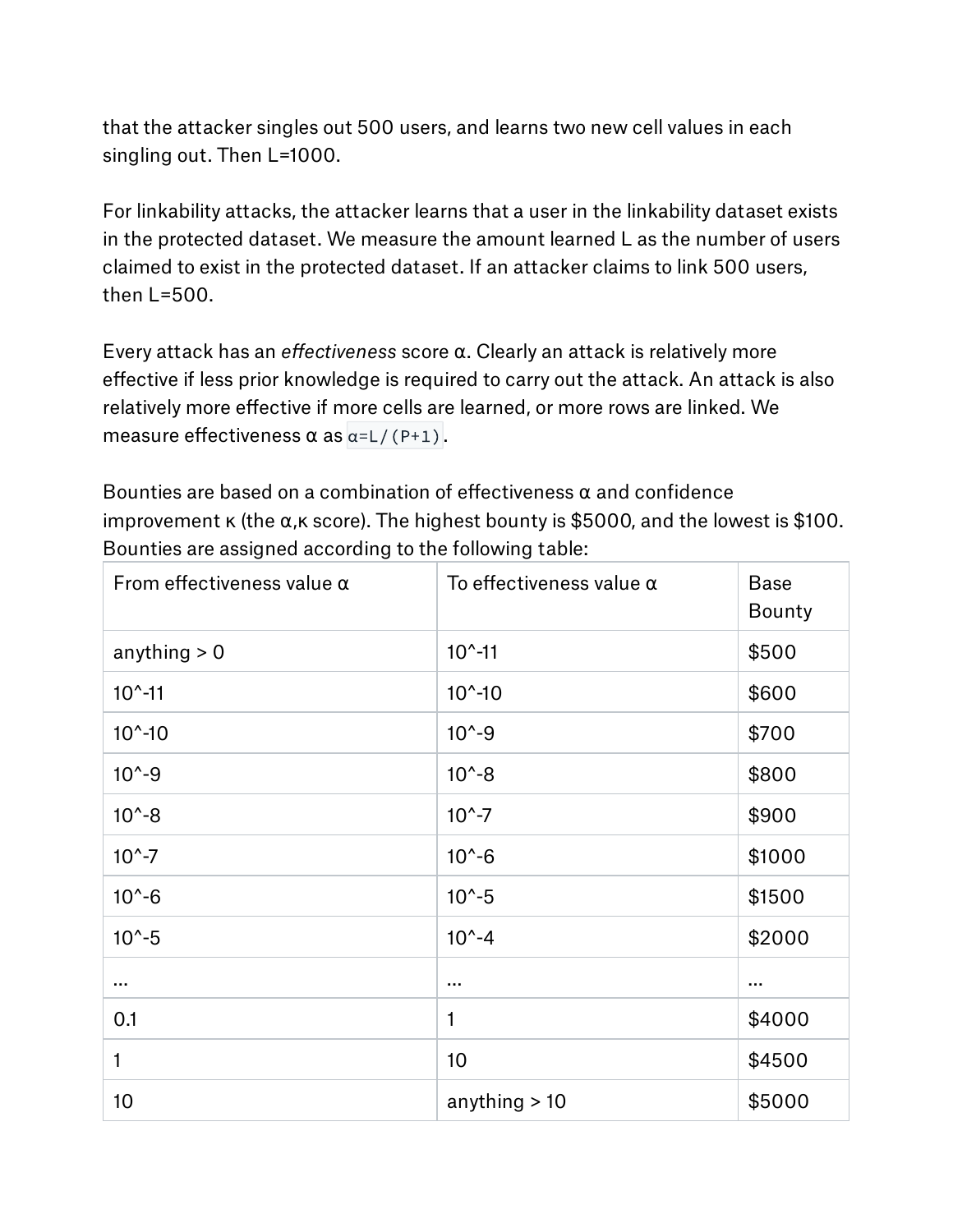The base bounty is the bounty awarded if the confidence improvement κ is 95% or better. If the improvement is less than 95%, then the base bounty is multiplied by a factor F selected according to the following table:

| Confidence Improvement K | <b>Factor F</b> |
|--------------------------|-----------------|
| 95% - 100%               | 1               |
| $90\% - 95\%$            | 0.9             |
| $80\% - 90\%$            | 0.6             |
| 70% - 80%                | 0.3             |
| 50% - 70%                | 0.1             |
| $0\% - 50\%$             | $\overline{0}$  |

If the factor  $F$  results in a bounty lower than \$100, then the bounty is set at \$100. In other words, \$100 is the minimum bounty for any attack that achieves a non-zero bounty.

#### **Datasets**

Aircloak provides five datasets for the Aircloak Challenge. The datasets differ substantially in content, and so represent a wide variety of dataset types. They are described at the end of this document.

For singling out and inference attacks, the full dataset is used as the protected dataset. For linkability attacks, a protected linkability dataset and prior-known linkability dataset are provided. These datasets may be found at [download.aircloak.com](http://download.aircloak.com/).

The participant is free to provide their own dataset, *but the dataset must be a real dataset for the bounty table to apply*. The dataset must have only a single UID-type column (this is the column that identifies the individual user in the dataset). Note also that currently we have not implemented protection for dynamic databases. The attack must take place on a static database. There may be other known restrictions on the dataset not mentioned here.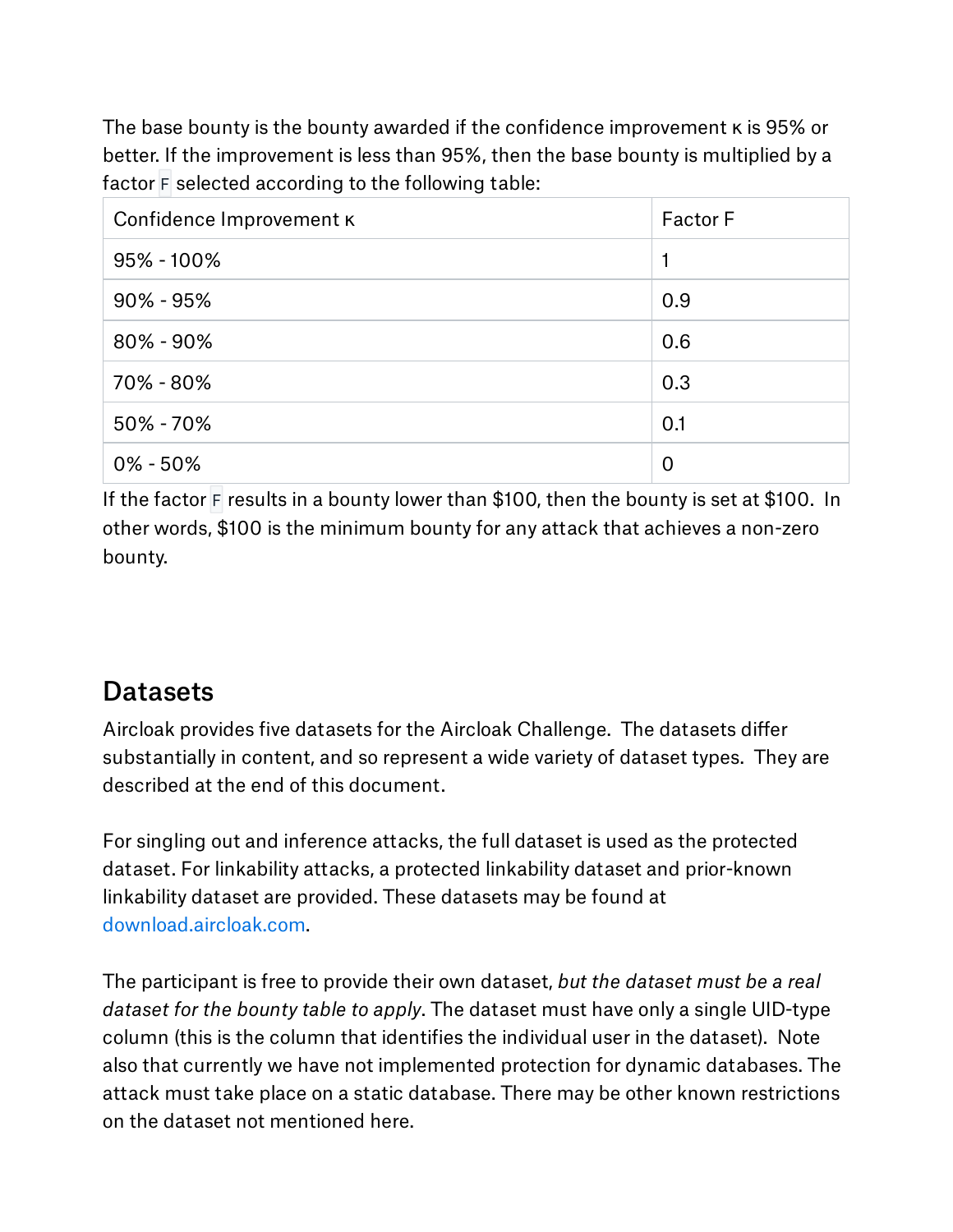Of course, it must be legal for the dataset to be used, for instance because it is public, or because the data owners have approved the usage. If the participant wishes to use a synthetic dataset or a small dataset, then please contact us to discuss (challenge@aircloak.com).

### Selecting Prior Knowledge

The attacker is allowed prior knowledge because it may often be the case in real life that the attacker knows certain details about the dataset, or about users in the dataset through external sources. For instance, in 2002, Sweeney was able to attack an "anonymized" medical database using knowledge obtained in a publicly available voter registration dataset. It may also be that an analyst has full access to a dataset that was joined with another dataset, giving them substantial knowledge about portions of the resulting dataset.

For inference and linkability attacks, it is up to the participant to determine what prior knowledge they would like to assume in the role of an attacker for any given attack. For the bounty table to apply, however, the participant cannot use direct knowledge of cell values in the full dataset in determining the attacker's prior knowledge. The attacker may, however, use knowledge learned from queries to the database made via Aircloak.

Following are a few examples of how a participant may select prior knowledge for the inference or linkability attacks without exploiting direct knowledge of the contents of the full dataset. In these examples, the participant is selecting from the full dataset for the inference attack, or from the provided linkability dataset for the linkability attack.

- Select one or more columns (a *column group*). Select some number of random rows, and define the cells in those rows for the column group to be prior knowledge. The number of random rows can be a fraction of all rows (e.g. 50%), or an absolute number (5000 rows, or all but 5000 rows).
- Select a column group. Select some number of random users for which all column values for those users are prior knowledge.
- Select a column group. Select all rows (or all users) where some column has a certain value.
- Some combination of the above. For instance, select all columns for 50% of the users. Additionally select from the remaining 5000 rows where lastname, age, and marital\_status are known.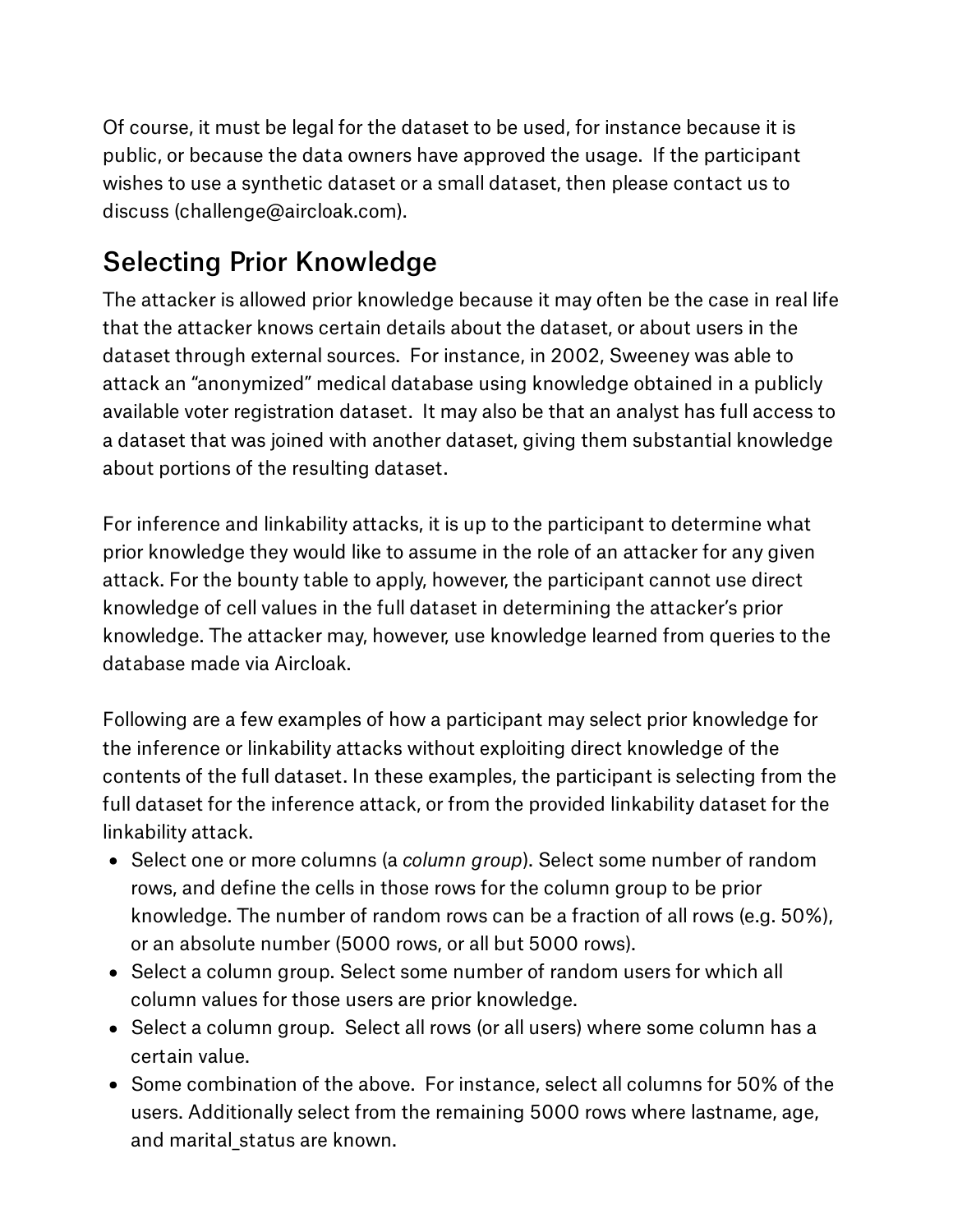If the participant is unsure as to whether their method of defining prior knowledge is acceptable, please contact us at challenge@aircloak.com. If the participant has an attack in mind that does require very specific prior knowledge based on knowledge of the dataset, please contact us to discuss. We would be interested in understanding such attacks even if they won't exist in practice, and may agree on some bounty.

### Establishing Confidence and Improvement

Confidence is a measured statistical property: the attacker generates a series of singling out claims, and each claim is either correct or incorrect. The confidence C for the attack is the number of correct claims divided by the total number of claims (C=correct/total).

As stated already, confidence improvement is defined as  $100*(C-S)/(100-S)$ , where C is the attacker's confidence.

For singling out or inference attacks, S is the statistical probability of a value or set of values. S is computed as the average statistical probability across all claims. In other words,  $S=sum(S_i) / N$ , where  $S_i$  is the statistical probability of claim i, and N is the number of claims.  $S_i$  for any given claim is computed as  $S_i = C_i/R$ , where  $\overline{C}$  i is the count of the number of rows that match all of the unknown claim conditions, and R is the total number of rows.

To give an example, suppose that the attacker knows [gender = 'male', age = 48, lastname = 'Ng'], and makes a claim [gender = 'male', age = 48, lastname = 'Ng', zipcode = 12345, firstname = 'Bao'].  $C_i$  then is the number of rows where [zipcode = 12345, firstname = 'Bao'].

Note that the statistical probability here is derived from all claims, not only those where the attacker happens to be correct.

For linkability attacks, S is the probability that a given user in the linkability dataset exists in the protected dataset.

To get a reasonably accurate confidence value, we require at least 200 claims. If the participant cannot for some reason produce 200 claims, but can argue that the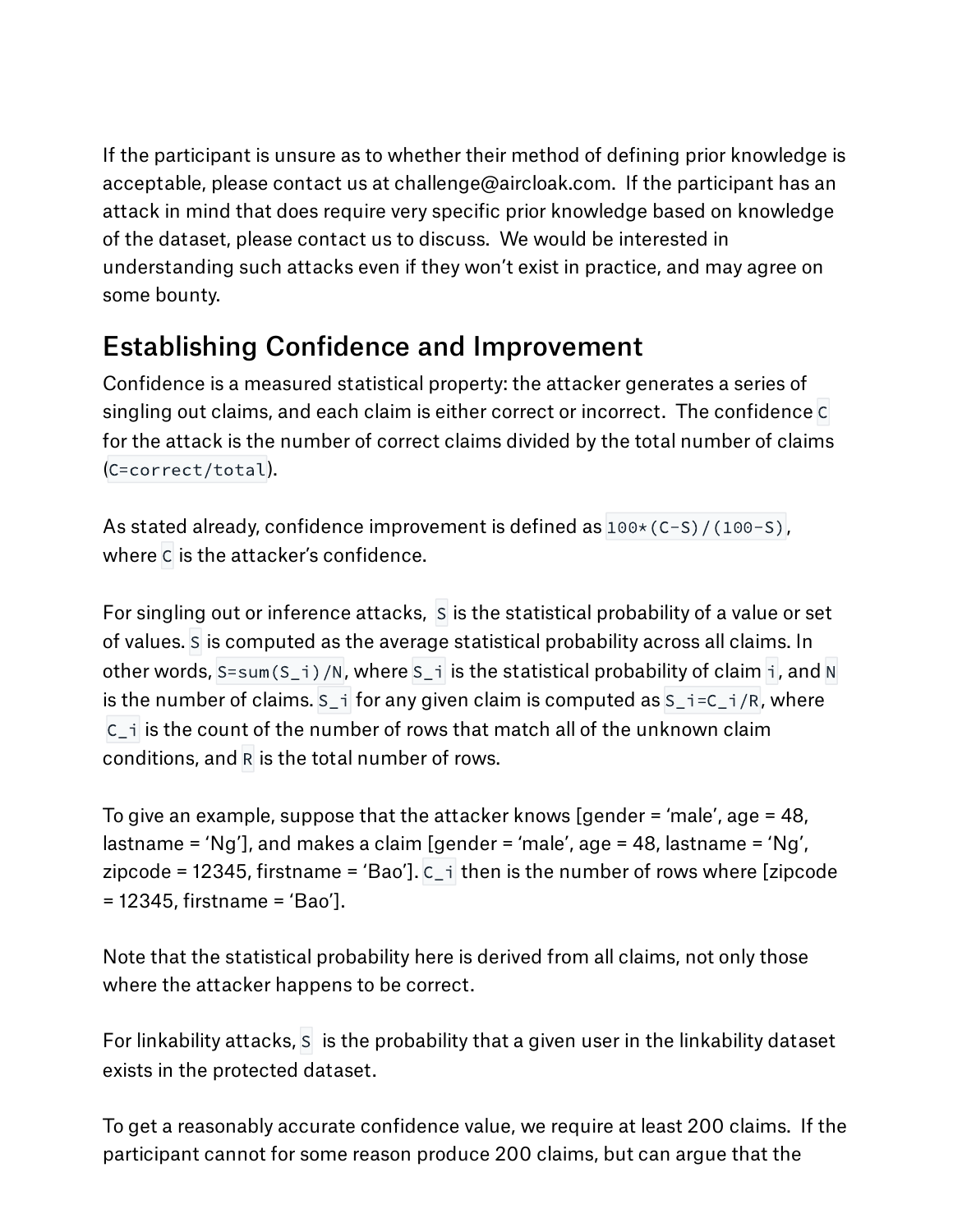attack confidence is never-the-less high, then please contact us to discuss what a fair bounty should be.

If a single attack (i.e. an instance of an attack with a given dataset and assumed prior knowledge) cannot produce 200 claims, then the attacker may need to replicate the attack with different starting conditions (different prior knowledge or dataset). For instance, if the attack requires prior knowledge of all cells but one, then the attack cannot make more than one claim (on the single unknown cell). Such an attack would have to be replicated 200 times with a different unknown cell each time.

It may be possible in some cases that the attacker knows that certain claims are more likely to be correct than certain other claims. In these cases, the attacker may choose not to make claims on those that would otherwise be low confidence. For instance, suppose that the attacker uses three complete columns as prior knowledge on a dataset with 1M rows (so P=3M). Suppose that of the millions of possible claims the attacker could make, the attacker knows that 500 of them are likely to be high-confidence claims. The attacker then only needs to make those 500 claims. Supposing that all of them are correct, then L=500, confidence C=100%, and improvement  $\kappa$ =100%. Note however that in computing effectiveness  $\alpha$ , we still use the full prior knowledge of P=3M.

## **Datasets**

Aircloak provides the following datasets. All datasets are publicly available and are used in the original form (not cleaned) with the exception that a lastname column has been added to each dataset. The lastname is synthetic generated from the distribution of last names published by the US census bureau. This column has been added to give each dataset another kind of text data field that might be interesting to attack.

In the following descriptions, we refer to online documents that more-or-less describe the meaning of the data in the columns. Some of these descriptions are less than perfect, but understanding of the column meaning is not important for an attack. Other than the column that contains the unique User ID, Aircloak Insights does not differentiate between columns, for instance whether a column is sensitive